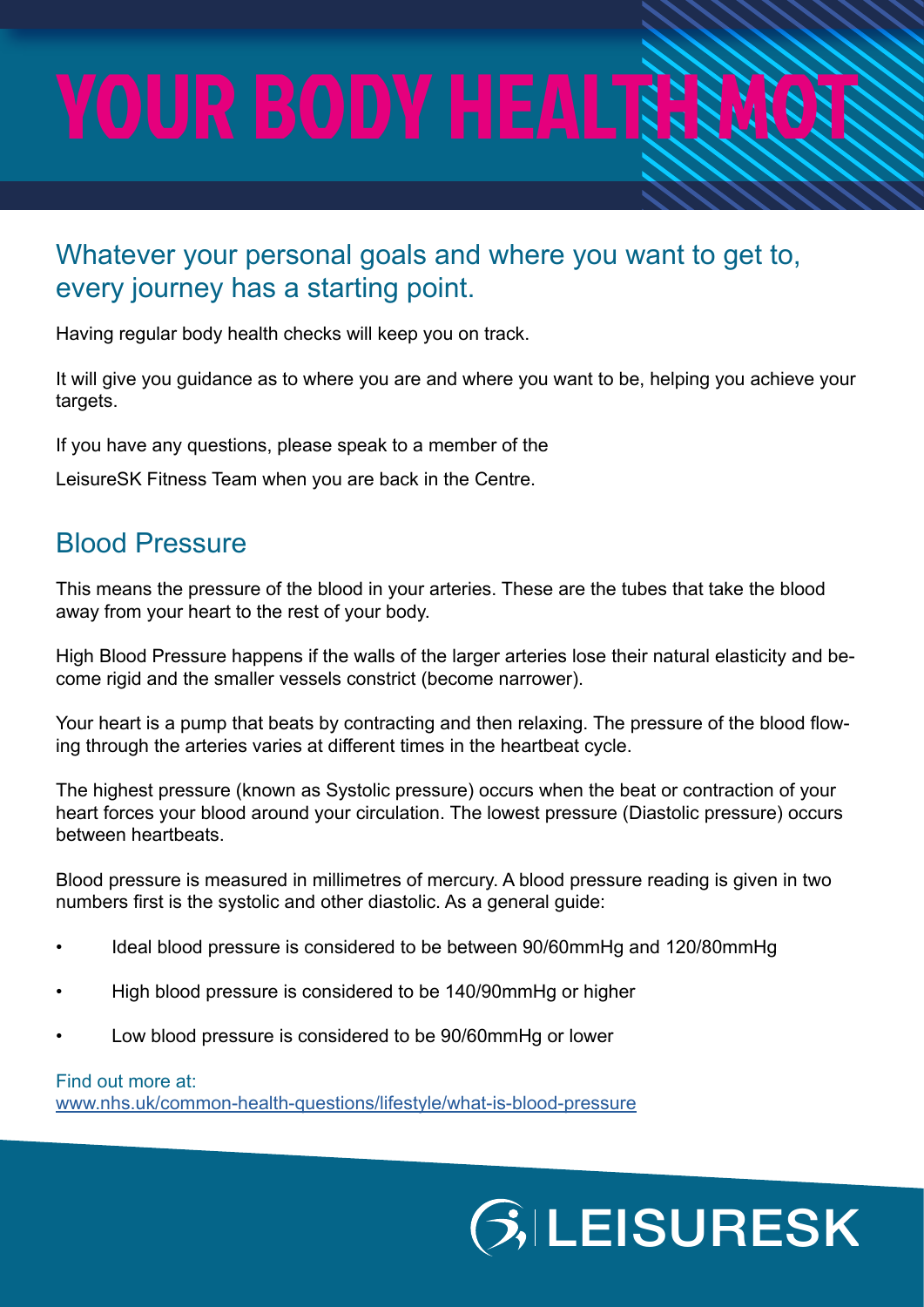# YOUR BODY HEALTHNOTS

# YOUR BODY HEALTHNOTS





### Body Fat Percentage

The amount of body fat you carry, your body fat percentage, makes a difference to your body shape and your health.

Your shape is affected by body fat percentage because muscle tissue is more compact than fat.

A balloon that contains 1lb of muscle tissue would be smaller than a balloon containing 1lb of fat.

The muscle balloon would have a good shape to it, the fat balloon would feel like it's filled with custard and have not defined shape.

Measuring changes in body fat percentage rather than just measuring changes in weight can be motivational when you are dieting especially when you are exercising as part of your weight loss regime.



### How is it measured?

A low-level electrical signal is sent through the body. The signals travels quickly through lean tissue which has a high percentage of water and is therefore a good conductor of electricity.

The more slowly through fat, as fat has a lower percentage of water and is therefore a poor conductor of electricity.

Find out more at:

[www.nhs.uk/live-well/healthy-weight](http://www.nhs.uk/live-well/healthy-weight)



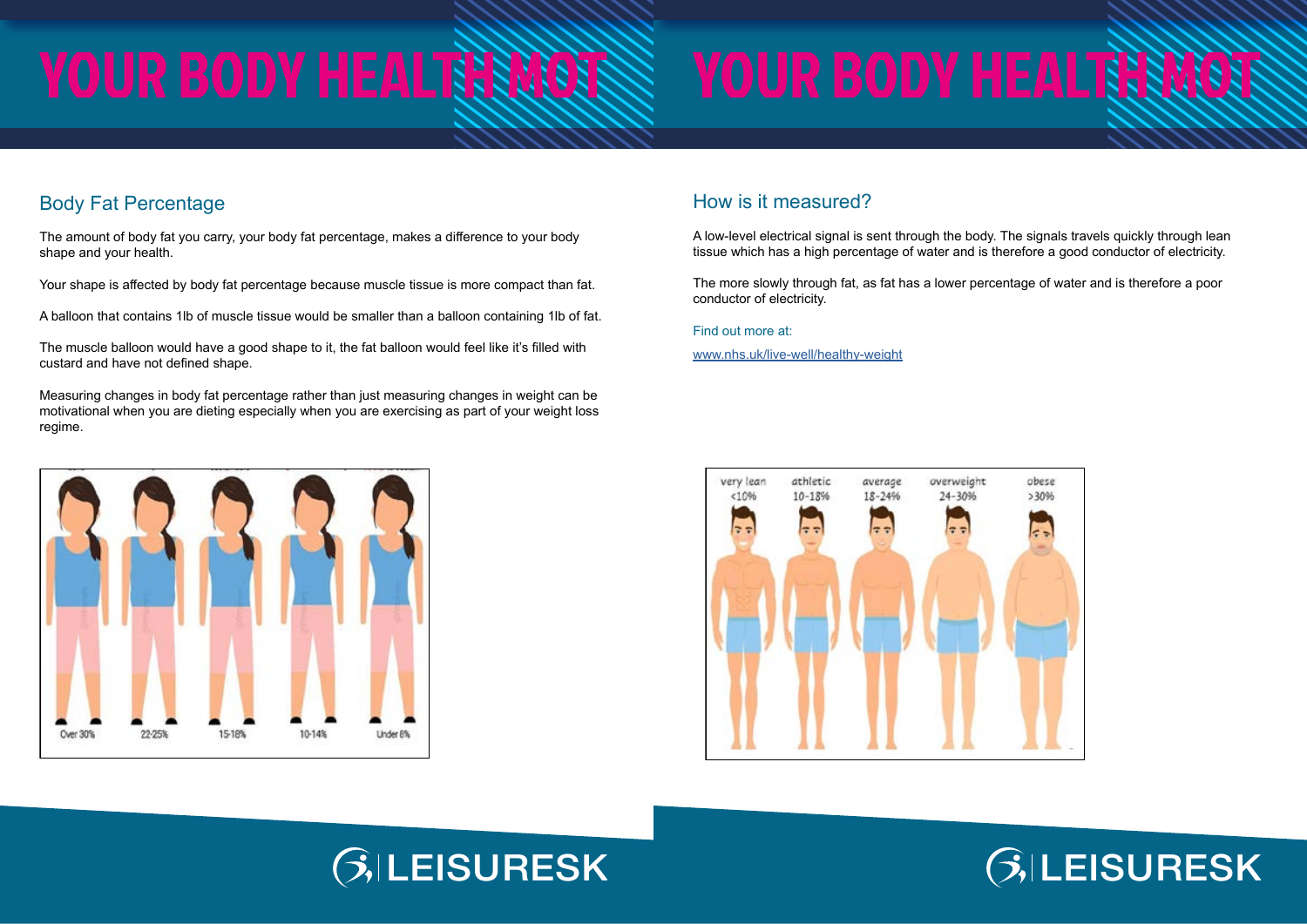# YOUR BODY HEALTHNOTS

# YOUR BODY HEALTHNOTS

# LEISURESK



### Peak Flow

This measures the capacity we have within our lungs used to expand air.

It is measured in Litres per minute.

The peak flow meter measures the maximum ability to expel air from the lungs, or peak expiratory flow rate (PEFR or PEF).

Peak flow readings are higher when patients are well and lower when the airways are constricted.

From changes in recorded values, patients and doctors may determine lung functionality, severity of asthma symptoms, and treatment options.

It should be noted that there is a wide natural variation in results from healthy test subjects.

Height in metres, Weight in Kilograms, divide weight by the height squared i.e. If you are 160cm tall and weighed 65kg then your BMI would be 65 over 1.6 x 1.6 = 25.39

A peak flow meter is a small, hand-held device used to manage asthma by monitoring airflow through the bronchi and thus the degree of restriction in the airways.

Find out more at: <https://www.nhs.uk/conditions/peak-flow-test>





### BMI – Body Mass Index

This is a formula which relates your body weight to your height. It enables you to determine whether you are at a weight which is healthy for you.

#### What your BMI calculations means:

| $\bullet$ | <b>Under 18.5</b> | Underweight           |
|-----------|-------------------|-----------------------|
| $\bullet$ | $18.5 - 25$       | <b>Healthy Weight</b> |
| $\bullet$ | $30 - 40$         | Obese                 |
|           |                   |                       |

## Over 40 Severely Obese

#### The Calculation:

Find out more at: [www.nhs.uk/live-well/healthy-weight/bmi-calculator](http://www.nhs.uk/live-well/healthy-weight/bmi-calculator)